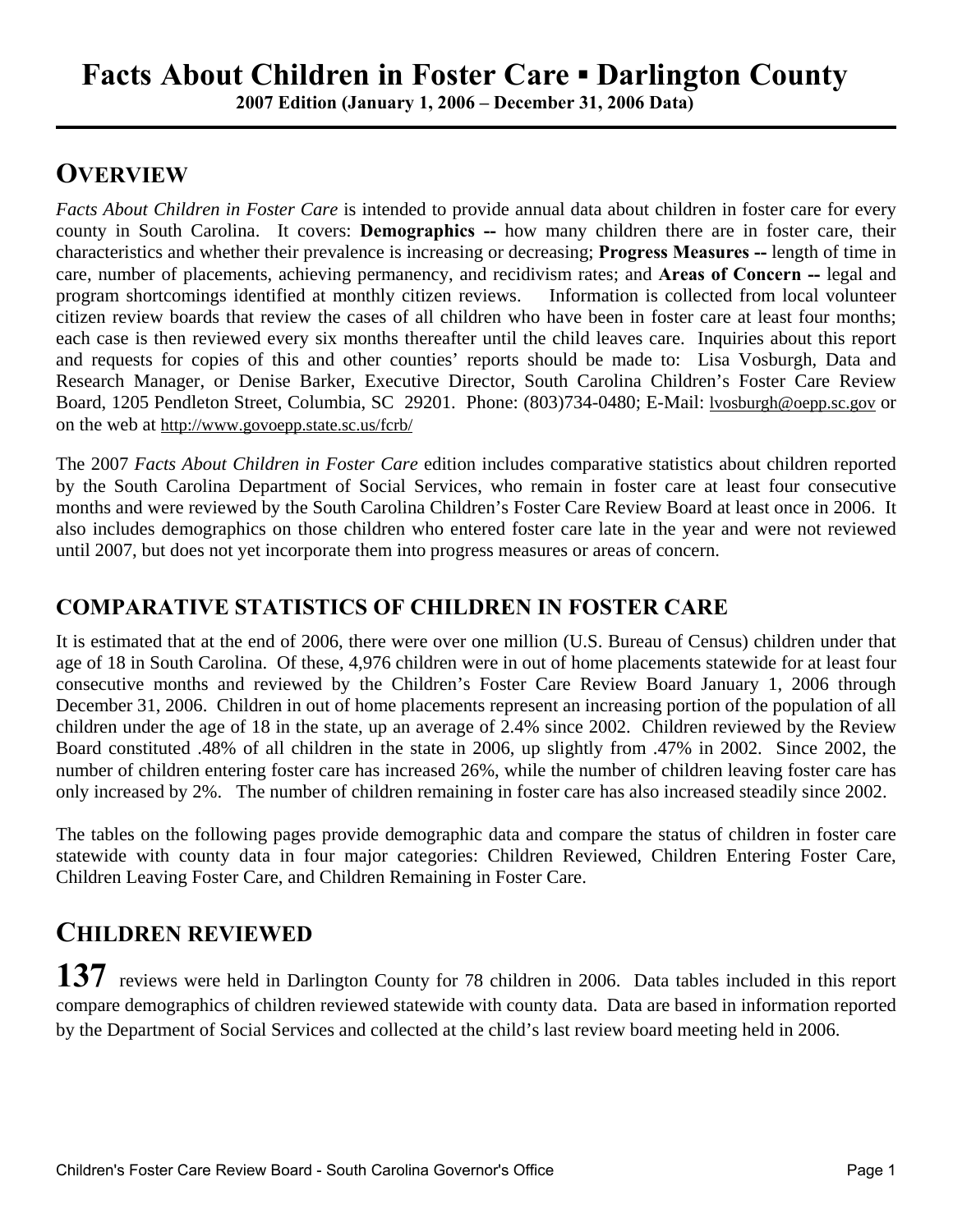### **CHILDREN ENTERING FOSTER CARE**

**39** children entered foster care and were reviewed by Darlington County Review Boards in 2006. Of the children entering foster care in 2006, 67% of these children entered due to physical neglect, while 21% entered care due to abuse. The remaining children entered care due to abandonment, voluntary placement, dependency, or juvenile offenses. Thirty-three percent (33%) of the 39 children who entered foster care in 2006 had previously been in foster care. The largest percentage, 46%, returned to foster care from a birth parent.

## **CHILDREN LEAVING FOSTER CARE**

**36** During 2006, 36 children who were reviewed by Darlington County Review Boards left foster care. Permanency for a child means placement with a "forever family". A child achieves legal permanency upon leaving the foster care system either by returning home to their natural parent or by being adopted. The largest percent of children (70%) returned home, followed by 19% who were adopted. Eleven percent (11%) of the children who left care were emancipated or turned 18.

Data tables included provide comparative demographic data and departure reasons for children leaving foster care. The data represented in these tables was provided by the Department of Social Services and collected at the last review board meeting held prior to the child leaving foster care.

## **CHILDREN REMAINING IN FOSTER CARE**

31 children in Darlington County entered foster care prior to January 1, 2006 and remained active in the foster care system as of January 1, 2007. Data is based on information submitted by the Department of Social Services and collected at the child's last review board meeting in 2006.

### **SUMMARY OF REVIEWS AND AREAS OF CONCERN**

**78** children in foster care were reviewed by Darlington County Review Boards in 2006.

#### **PARTICIPATION BY INTERESTED PARTIES AT LOCAL REVIEWS:**

Interested parties are invited by the Department of Social Services and include parents, foster parents, guardian ad litems, foster children, and others who may be involved with a child's placement in foster care. Those who attend reviews provide the local boards with important information used to make recommendations. In Darlington County **133** individuals attended review board meetings in 2006.

#### **AREAS OF CONCERN:**

The monthly review process allows local review boards to identify systemic concerns that are barriers to permanence for children in foster care. These systemic deficiencies, or Areas of Concern, are defined as violations of law or policy. In Darlington County, **96** Legal and **142** Program Areas of Concern were cited in 2006.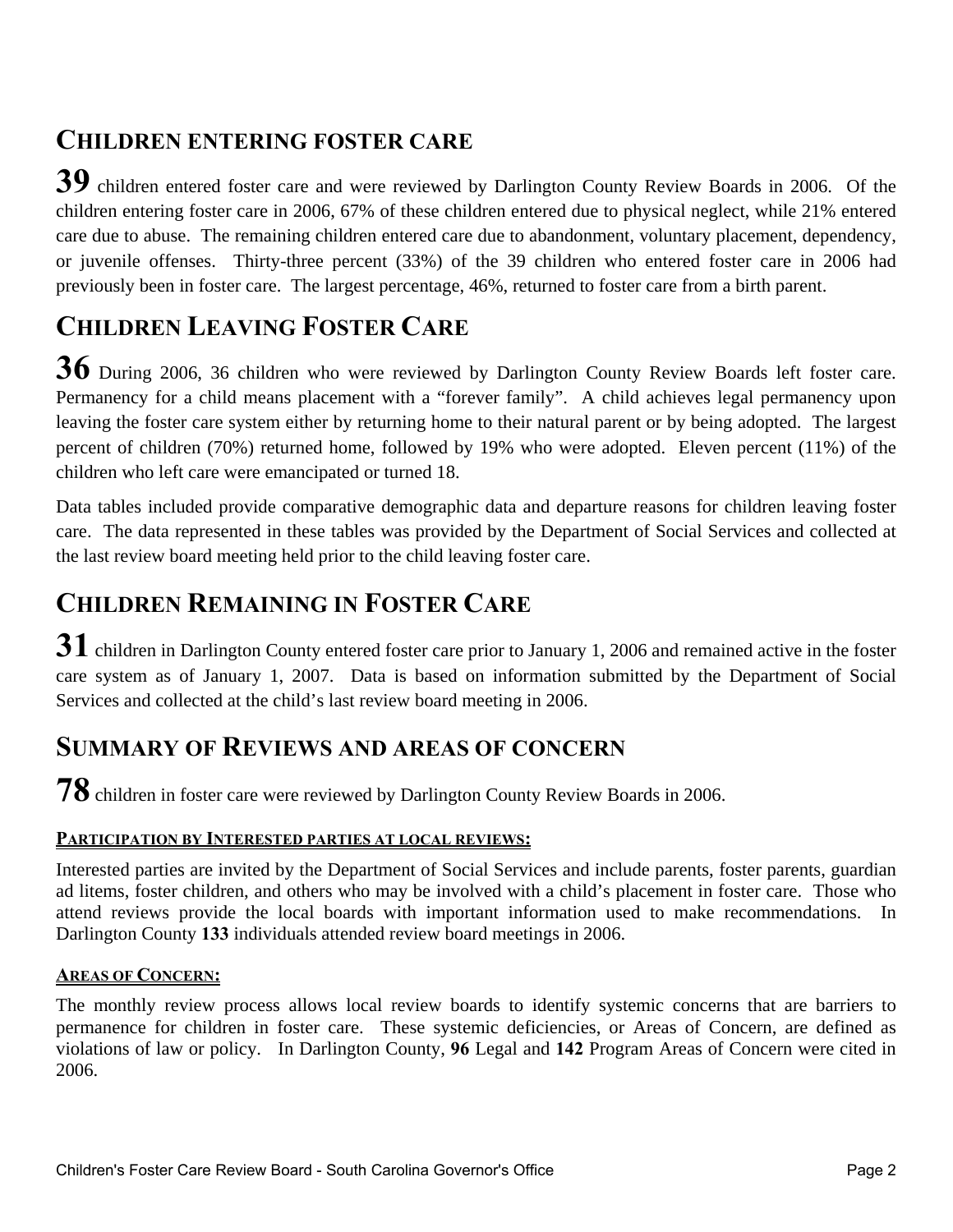|                               | <b>Children Reviewed</b> |        | <b>Children Entering</b> |        | <b>Children Leaving</b>  |        | <b>Children Remaining</b> |          |
|-------------------------------|--------------------------|--------|--------------------------|--------|--------------------------|--------|---------------------------|----------|
|                               | $\mathbf n$              | $\% *$ | $\mathbf n$              | $\% *$ | $\mathbf n$              | $\% *$ | $\mathbf n$               | $\% *$   |
| <b>Statewide Totals</b>       | 4,976                    | 100%   | 1,914                    | 100%   | 1,679                    | 100%   | 2,884                     | 100%     |
|                               |                          |        |                          |        |                          |        |                           |          |
| <b>By County</b><br>Abbeville | 24                       | 0.48%  | 8                        | 0.42%  | 5                        | 0.30%  | 14                        | 0.49%    |
| Aiken                         | 138                      | 2.77%  | 81                       | 4.23%  | 66                       | 3.93%  | 62                        | 2.15%    |
| Allendale                     | 6                        | 0.12%  | 6                        | 0.31%  | 1                        | 0.06%  | 5                         | 0.17%    |
| Anderson                      | 336                      | 6.75%  | 139                      | 7.26%  | 120                      | 7.15%  | 185                       | 6.41%    |
| Bamberg                       | 23                       | 0.46%  | $\sqrt{5}$               | 0.26%  | 4                        | 0.24%  | 16                        | 0.55%    |
| Barnwell                      | 58                       | 1.17%  | 17                       | 0.89%  | 21                       | 1.25%  | 33                        | 1.14%    |
| Beaufort                      | 67                       | 1.35%  | 33                       | 1.72%  | 21                       | 1.25%  | 38                        | 1.32%    |
| Berkeley                      | 259                      | 5.20%  | 104                      | 5.43%  | 116                      | 6.91%  | 144                       | 4.99%    |
| Calhoun                       | 12                       | 0.24%  | 3                        | 0.16%  | 4                        | 0.24%  | 10                        | 0.35%    |
| Charleston                    | 516                      | 10.37% | 129                      | 6.74%  | 115                      | 6.85%  | 356                       | 12.34%   |
| Cherokee                      | 76                       | 1.53%  | 26                       | 1.36%  | 20                       | 1.19%  | 48                        | 1.66%    |
| Chester                       | 44                       | 0.88%  | 18                       | 0.94%  | 22                       | 1.31%  | 19                        | 0.66%    |
| Chesterfield                  | 46                       | 0.92%  | 16                       | 0.84%  | 17                       | 1.01%  | 21                        | 0.73%    |
| Clarendon                     | 68                       | 1.37%  | 45                       | 2.35%  | 26                       | 1.55%  | 20                        | 0.69%    |
| Colleton                      | 70                       | 1.41%  | 23                       | 1.20%  | 36                       | 2.14%  | 32                        | 1.11%    |
| <b>Darlington</b>             | 78                       | 1.57%  | 39                       | 2.04%  | 36                       | 2.14%  | 31                        | 1.07%    |
| Dillon                        | 67                       | 1.35%  | 36                       | 1.88%  | 18                       | 1.07%  | 36                        | 1.25%    |
| Dorchester                    | 71                       | 1.43%  | 29                       | 1.52%  | 30                       | 1.79%  | 43                        | 1.49%    |
| Edgefield                     | 20                       | 0.40%  | 9                        | 0.47%  | 12                       | 0.71%  | 6                         | 0.21%    |
| Fairfield                     | 14                       | 0.28%  | 8                        | 0.42%  | 5                        | 0.30%  | 11                        | 0.38%    |
| Florence                      | 93                       | 1.87%  | 39                       | 2.04%  | 26                       | 1.55%  | 62                        | 2.15%    |
| Georgetown                    | 41                       | 0.82%  | 15                       | 0.78%  | 13                       | 0.77%  | 25                        | 0.87%    |
| Greenville                    | 479                      | 9.63%  | 172                      | 8.99%  | 144                      | 8.58%  | 289                       | 10.02%   |
| Greenwood                     | 36                       | 0.72%  | 6                        | 0.31%  | 18                       | 1.07%  | 18                        | 0.62%    |
| Hampton                       | 11                       | 0.22%  | 5                        | 0.26%  | $\overline{c}$           | 0.12%  | 6                         | 0.21%    |
| Horry                         | 242                      | 4.86%  | 112                      | 5.85%  | 86                       | 5.12%  | 149                       | 5.17%    |
| Jasper                        | 17                       | 0.34%  | 12                       | 0.63%  | 4                        | 0.24%  | 12                        | 0.42%    |
| Kershaw                       | 47                       | 0.94%  | 21                       | 1.10%  | 11                       | 0.66%  | 27                        | 0.94%    |
| Lancaster                     | 71                       | 1.43%  | 26                       | 1.36%  | 20                       | 1.19%  | 36                        | 1.25%    |
| Laurens                       | 67                       | 1.35%  | 7                        | 0.37%  | 16                       | 0.95%  | 47                        | 1.63%    |
| Lee                           | 34                       | 0.68%  | 19                       | 0.99%  | 19                       | 1.13%  | 12                        | 0.42%    |
| Lexington                     | 172                      | 3.46%  | 69                       | 3.61%  | 48                       | 2.86%  | 116                       | 4.02%    |
| Marion                        | 105                      | 2.11%  | 61                       | 3.19%  | 38                       | 2.26%  | 51                        | 1.77%    |
| Marlboro                      | 52                       | 1.05%  | 33                       | 1.72%  | 25                       | 1.49%  | 23                        | $0.80\%$ |
| McCormick                     | 9                        | 0.18%  | $\overline{\mathcal{A}}$ | 0.21%  | 1                        | 0.06%  | 3                         | 0.10%    |
| Newberry                      | 30                       | 0.60%  | 12                       | 0.63%  | $\sqrt{6}$               | 0.36%  | 23                        | 0.80%    |
| Oconee                        | 145                      | 2.91%  | 46                       | 2.40%  | 68                       | 4.05%  | 75                        | 2.60%    |
| Orangeburg                    | 94                       | 1.89%  | 21                       | 1.10%  | 41                       | 2.44%  | 54                        | 1.87%    |
| Pickens                       | 101                      | 2.03%  | 29                       | 1.52%  | 31                       | 1.85%  | 59                        | 2.05%    |
| Richland                      | 402                      | 8.08%  | 144                      | 7.52%  | 115                      | 6.85%  | 252                       | 8.74%    |
| Saluda                        | 10                       | 0.20%  | 6                        | 0.31%  | $\mathfrak{Z}$           | 0.18%  | 3                         | 0.10%    |
| Spartanburg                   | 335                      | 6.73%  | 128                      | 6.69%  | 101                      | 6.02%  | 186                       | 6.45%    |
| Sumter                        | 124                      | 2.49%  | 45                       | 2.35%  | 53                       | 3.16%  | 69                        | 2.39%    |
| Union                         | 14                       | 0.28%  | 6                        | 0.31%  | $\overline{\mathcal{L}}$ | 0.24%  | 9                         | 0.31%    |
| Williamsburg                  | 52                       | 1.05%  | 16                       | 0.84%  | 16                       | 0.95%  | 34                        | 1.18%    |
| York                          | 200                      | 4.02%  | 86                       | 4.49%  | 75                       | 4.47%  | 114                       | 3.95%    |

## **Comparative County Statistics**

**\* Percent of Statewide Total**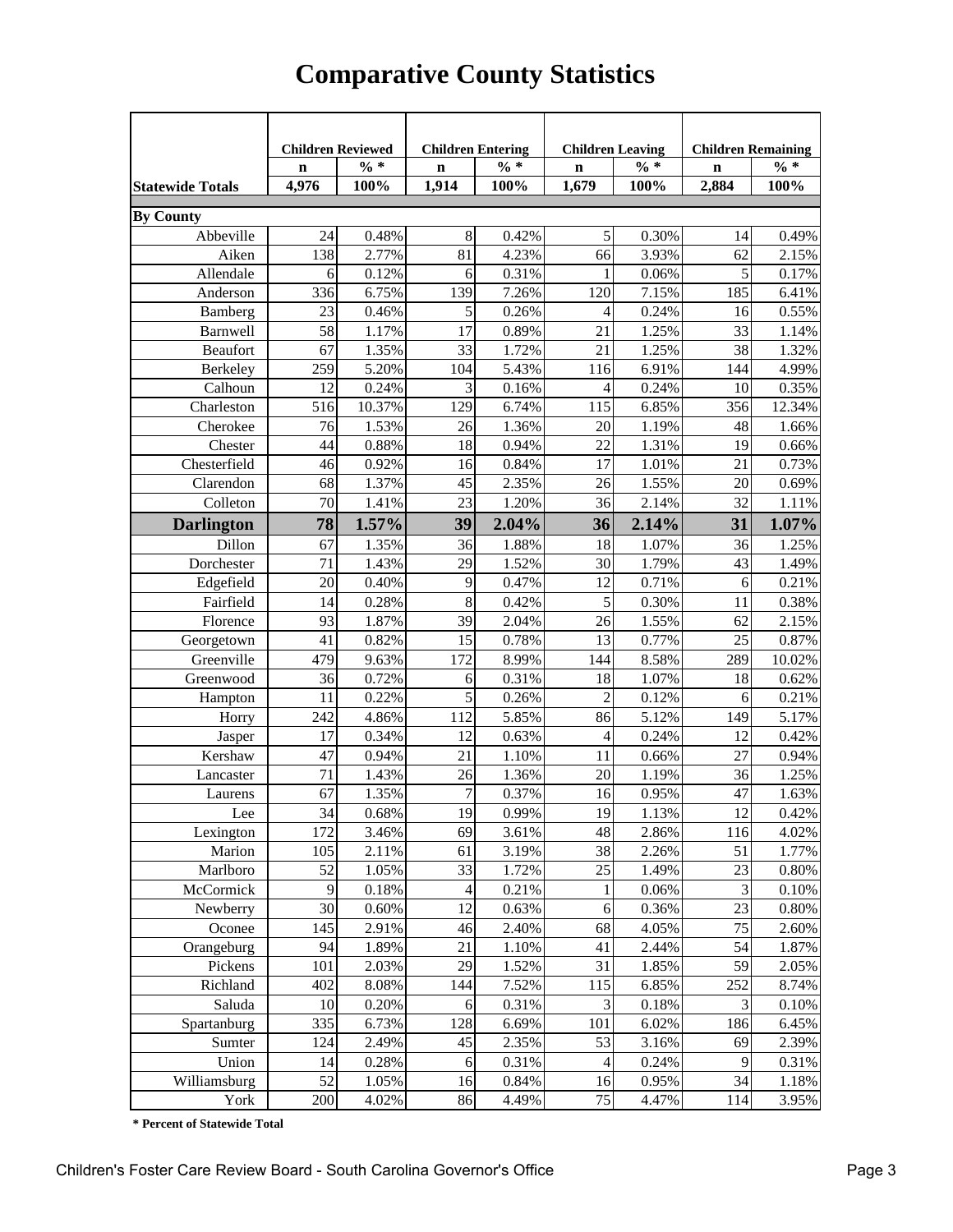## **Children Reviewed**

|                                     | Statewide | Darlington |
|-------------------------------------|-----------|------------|
| <b>All Children</b>                 | 4,976     | 78         |
|                                     |           |            |
| <b>Case Management (percent)</b>    |           |            |
| Adoption                            | 15%       | 12%        |
| County                              | 62%       | 74%        |
| <b>Managed Treatment Services</b>   | 23%       | 14%        |
|                                     |           |            |
| Race (percent)                      |           |            |
| Caucasian                           | 44%       | 44%        |
| African American                    | 47%       | 53%        |
| Hispanic                            | 2%        | 2%         |
| <b>Other Minorities</b>             | 7%        | 1%         |
|                                     |           |            |
| Gender (percent)                    |           |            |
| Male                                | 51%       | 47%        |
| Female                              | 49%       | 53%        |
|                                     |           |            |
| <b>Age at Last Review (percent)</b> |           |            |
| $0 - 5$                             | 30%       | 27%        |
| $6-9$                               | 16%       | 22%        |
| $10-15$                             | 29%       | 40%        |
| $16+$                               | 25%       | 12%        |
|                                     |           |            |
| <b>Placement Type (percent)</b>     |           |            |
| <b>Foster Care Placement</b>        | 69%       | 82%        |
| <b>Therapeutic Placement</b>        | 31%       | 18%        |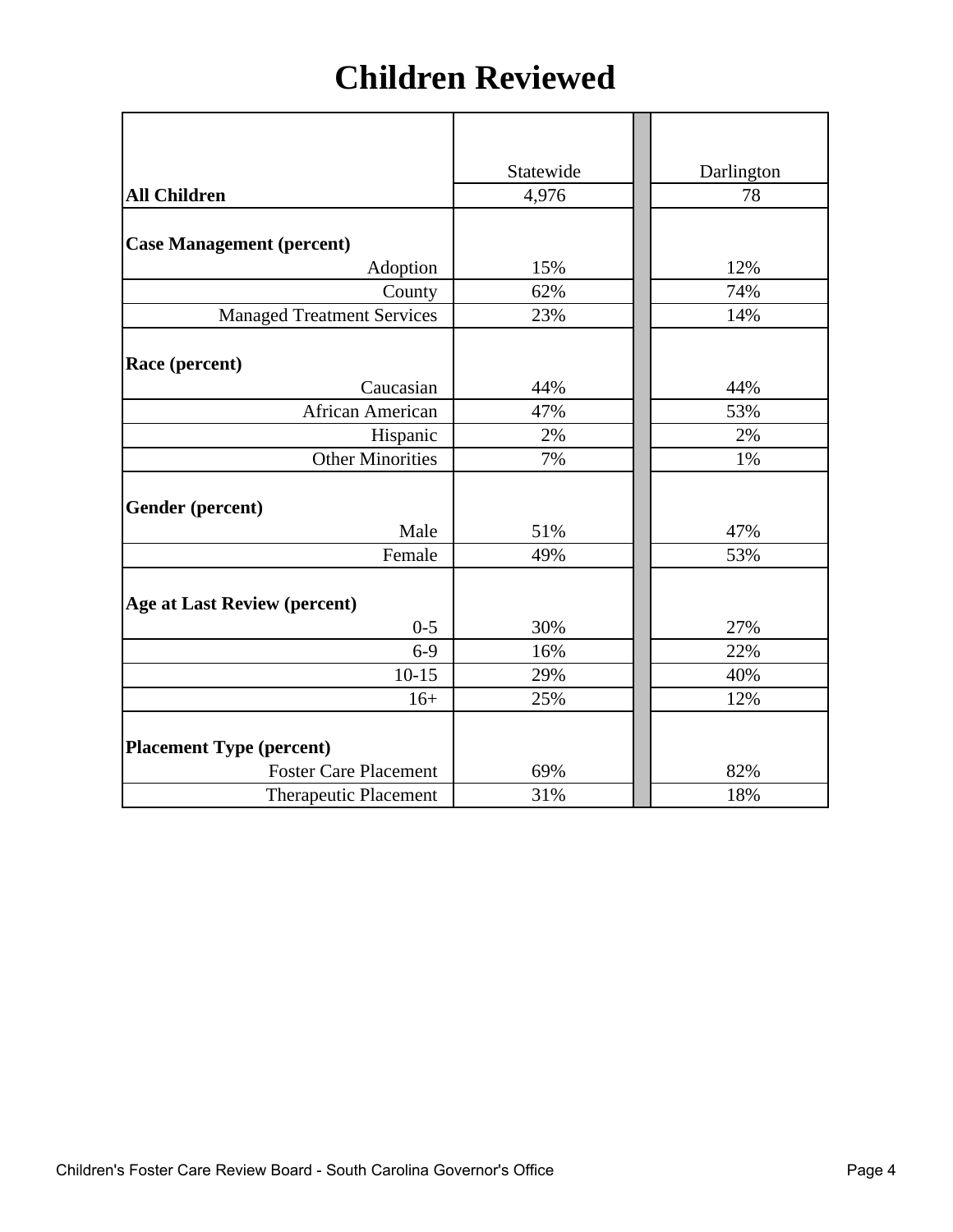# **Children Entering Foster Care**

|                                      | Statewide | Darlington |
|--------------------------------------|-----------|------------|
| <b>All Children</b>                  | 1,914     | 39         |
|                                      |           |            |
| <b>Reason Entered Care (percent)</b> |           |            |
| Neglect                              | 53%       | 67%        |
| Abuse                                | 25%       | 21%        |
| Other                                | 22%       | 12%        |
|                                      |           |            |
| Race (percent)                       |           |            |
| Caucasian                            | 48%       | 67%        |
| African American                     | 42%       | 33%        |
| Hispanic                             | 4%        | 0%         |
| <b>Other Minorities</b>              | 6%        | 0%         |
|                                      |           |            |
| Gender (percent)                     |           |            |
| Male                                 | 49%       | 56%        |
| Female                               | 51%       | 44%        |
|                                      |           |            |
| <b>Age at Entry (percent)</b>        |           |            |
| $0 - 5$                              | 46%       | 41%        |
| $6-9$                                | 18%       | 13%        |
| $10-15$                              | 30%       | 38%        |
| $16+$                                | 6%        | 8%         |
|                                      |           |            |
| <b>Re-Entry (percent)</b>            |           |            |
| All Children                         | 24%       | 33%        |
|                                      |           |            |
| Home                                 | 57%       | 46%        |
| Relative                             | 30%       | 46%        |
| Other                                | 10%       | 8%         |
| Adoption                             | 3%        | 0%         |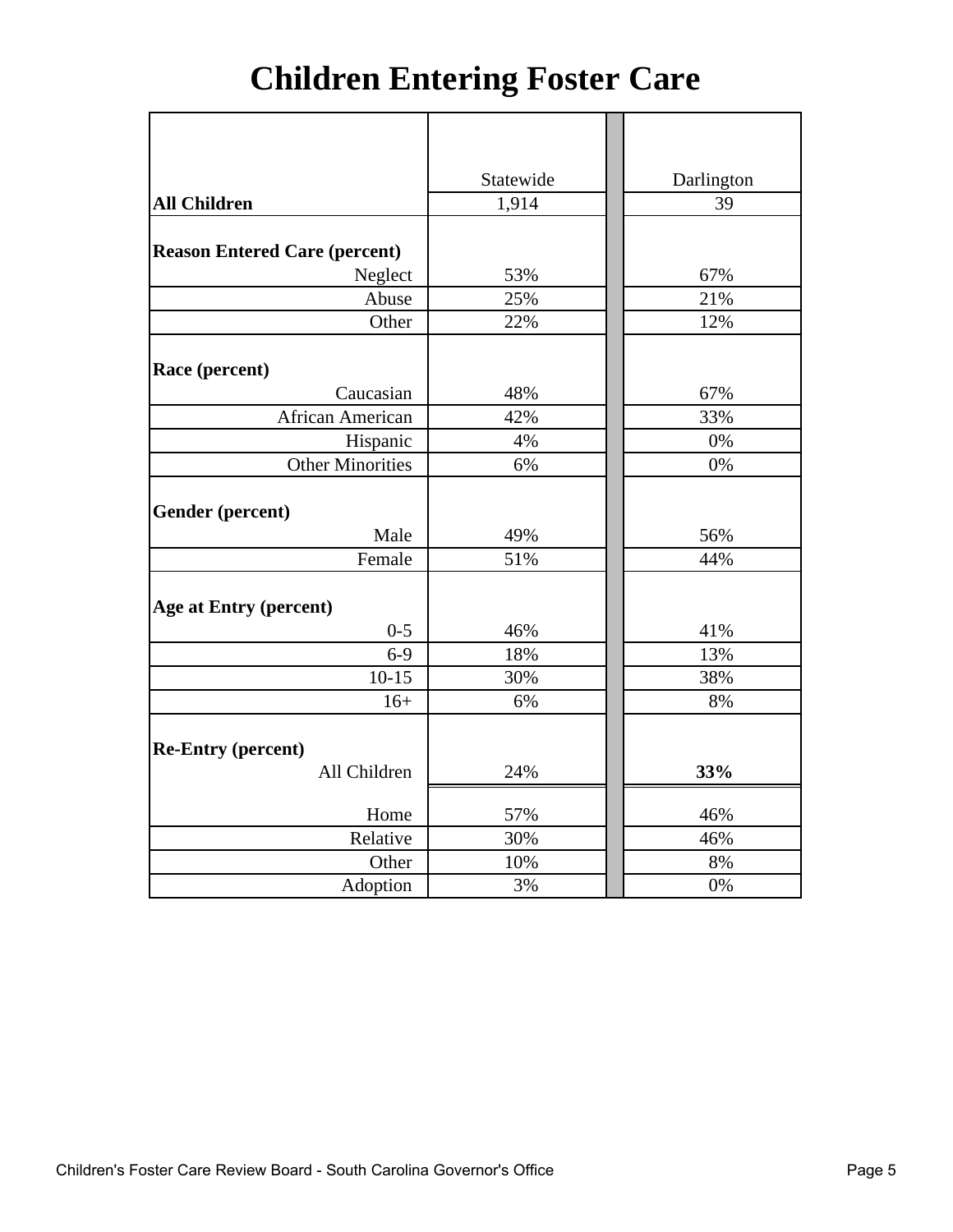# **Children Leaving Foster Care**

|                                     | Statewide | Darlington |  |  |
|-------------------------------------|-----------|------------|--|--|
| <b>All Children</b>                 | 1,679     | 36         |  |  |
|                                     |           |            |  |  |
| <b>Reason Left Care (percent)</b>   |           |            |  |  |
| <b>Returned Home</b>                | 38%       | 70%        |  |  |
| Adoption                            | 25%       | 19%        |  |  |
| Emancipation/Aged Out               | 15%       | 11%        |  |  |
| Relative                            | 22%       | 0%         |  |  |
| Other                               | $<$ 1%    | 0%         |  |  |
|                                     |           |            |  |  |
| Race (percent)                      |           |            |  |  |
| Caucasian                           | 47%       | 50%        |  |  |
| African American                    | 45%       | 47%        |  |  |
| Hispanic                            | 2%        | 0%         |  |  |
| <b>Other Minorities</b>             | 6%        | 3%         |  |  |
|                                     |           |            |  |  |
| Gender (percent)                    |           |            |  |  |
| Male                                | 49%       | 64%        |  |  |
| Female                              | 51%       | 36%        |  |  |
|                                     |           |            |  |  |
| <b>Age at Closure (percent)</b>     |           |            |  |  |
| $0 - 5$                             | 33%       | 39%        |  |  |
| $6-9$                               | 18%       | 25%        |  |  |
| $10 - 15$                           | 20%       | 19%        |  |  |
| $16+$                               | 29%       | 17%        |  |  |
|                                     |           |            |  |  |
| <b>Average Time In Care (years)</b> | 2.2       | 1.8        |  |  |
|                                     |           |            |  |  |
| <b>Average Number of Placements</b> | 3.2       | 2.5        |  |  |
|                                     |           |            |  |  |
| <b>Placement Type (percent)</b>     |           |            |  |  |
| <b>Foster Care Placement</b>        | 79%       | 86%        |  |  |
| <b>Therapeutic Placement</b>        | 21%       | 14%        |  |  |
|                                     |           |            |  |  |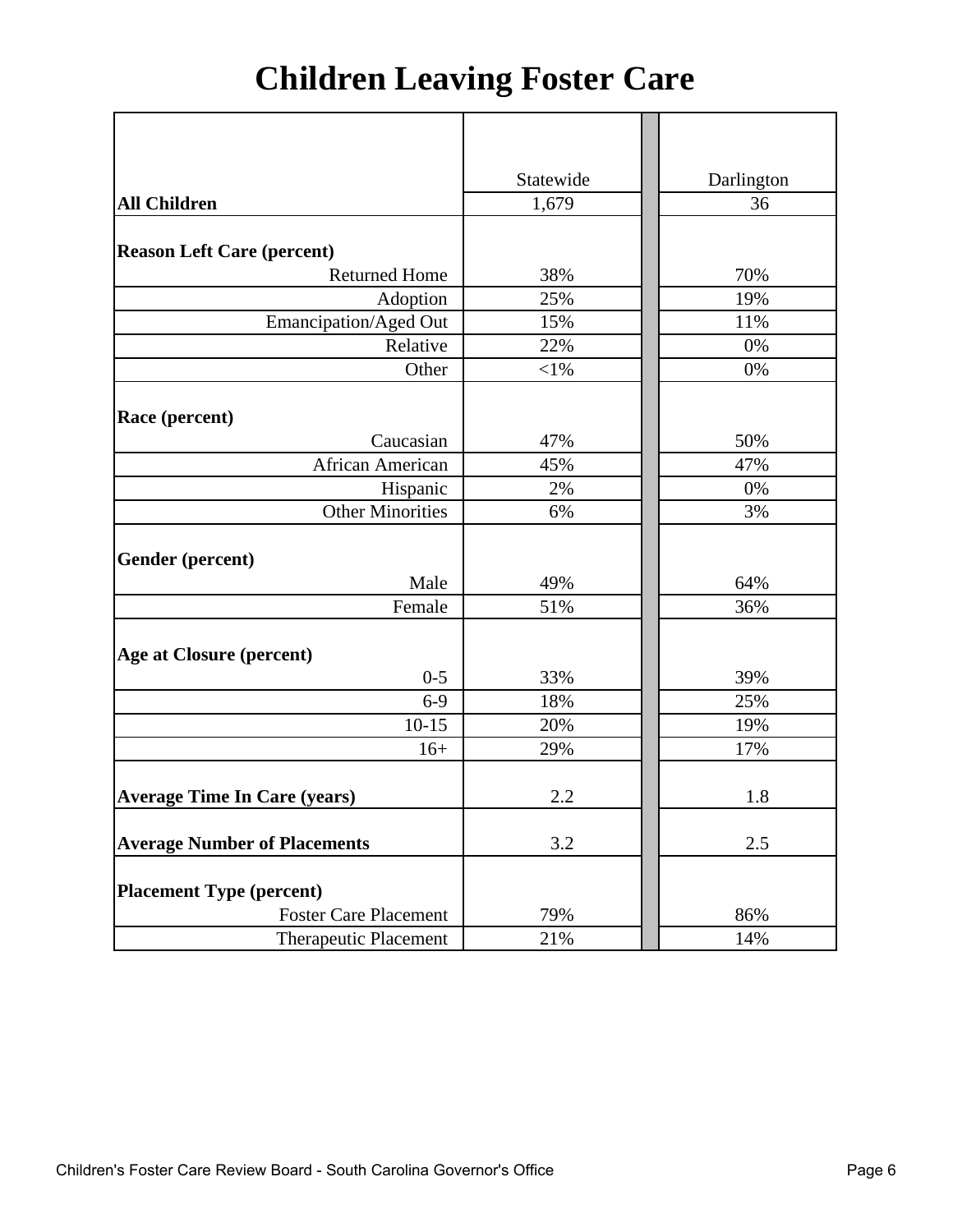# **Children Adopted**

|                                           | Statewide | Darlington |
|-------------------------------------------|-----------|------------|
| <b>All Children</b>                       | 427       | 7          |
| <b>Adopted within 24 Months (percent)</b> | 17%       | 0%         |
| <b>Teen Adoptions (percent)</b>           | 10%       | 0%         |
| Race (percent)                            |           |            |
| Caucasian                                 | 48%       | 57%        |
| African American                          | 44%<br>2% | 43%<br>0%  |
| Hispanic<br><b>Other Minorities</b>       | 6%        | 0%         |
|                                           |           |            |
| Gender (percent)                          |           |            |
| Male                                      | 54%       | 57%        |
| Female                                    | 46%       | 43%        |
| <b>Age at Adoption (percent)</b>          |           |            |
| $0 - 5$                                   | 57%       | 57%        |
| $6-9$                                     | 24%       | 29%        |
| $10-15$                                   | 18%       | 14%        |
| $16+$                                     | 1%        | 0%         |
| <b>Average Time In Care (years)</b>       | 3.5       | 3.1        |
| <b>Average Number of Placements</b>       | 2.3       | 2.6        |
| <b>Placement Type (percent)</b>           |           |            |
| <b>Foster Care Placement</b>              | 79%       | 100%       |
| <b>Therapeutic Placement</b>              | 21%       | 0%         |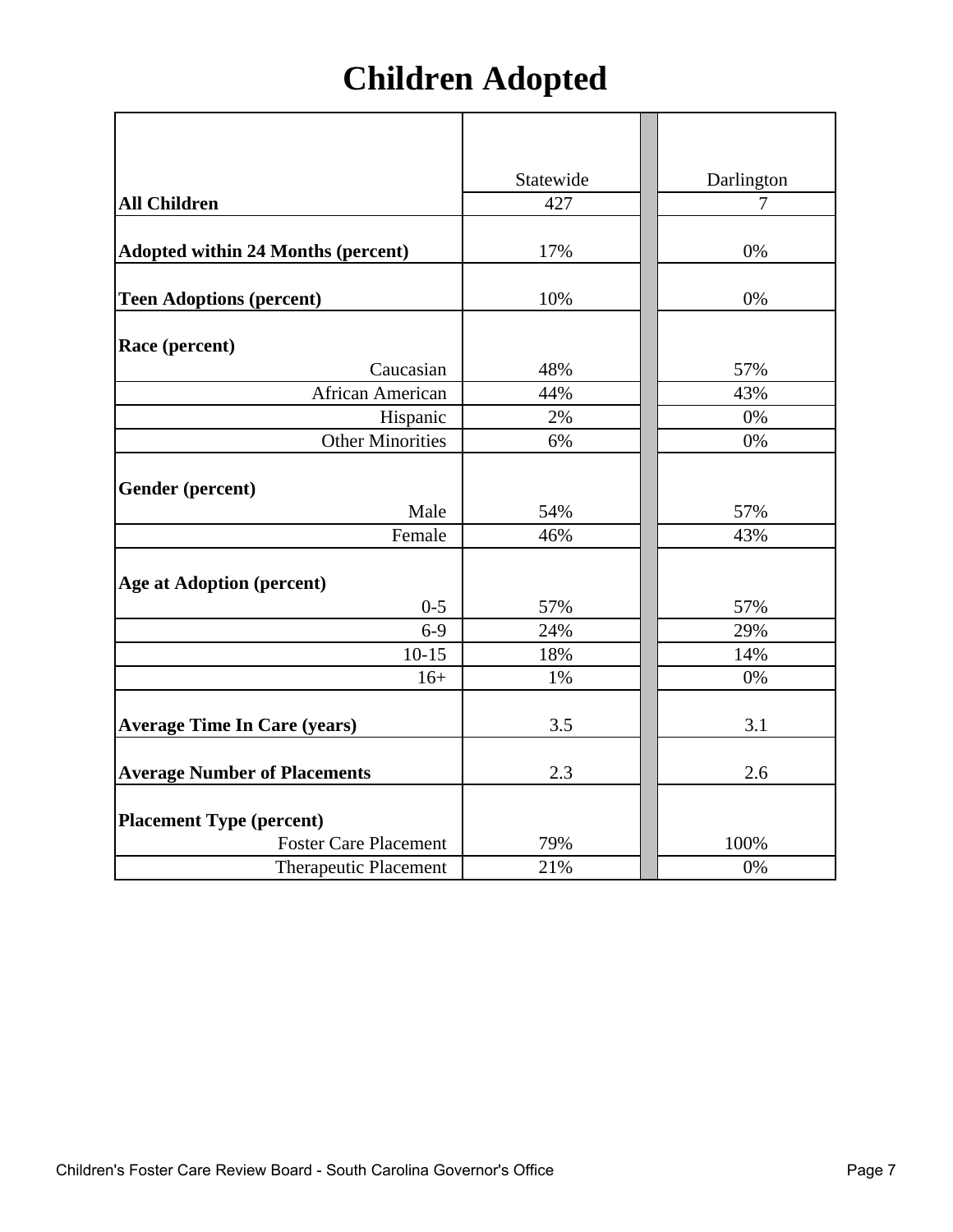# **Children Remaining in Foster Care**

|                                             | Statewide | Darlington |
|---------------------------------------------|-----------|------------|
| <b>All Children</b>                         | 2,884     | 31         |
|                                             |           |            |
| <b>Case Management (percent)</b>            |           |            |
| Adoption                                    | 2%        | 16%        |
| County                                      | 71%       | 58%        |
| <b>Managed Treatment Services</b>           | 27%       | 26%        |
|                                             |           |            |
| Race (percent)                              |           |            |
| Caucasian                                   | 42%       | 32%        |
| African American                            | 50%       | 61%        |
| Hispanic                                    | 2%        | 7%         |
| <b>Other Minorities</b>                     | 6%        | 0%         |
|                                             |           |            |
| Gender (percent)                            |           |            |
| Male                                        | 52%       | 39%        |
| Female                                      | 48%       | 61%        |
|                                             |           |            |
| <b>Age at Last Review (percent)</b>         |           |            |
| $0 - 5$                                     | 24%       | 23%        |
| $6 - 9$                                     | 15%       | 19%        |
| $10-15$                                     | 33%       | 55%        |
| $16+$                                       | 28%       | 3%         |
|                                             |           |            |
| <b>Placement Type (percent)</b>             |           |            |
| <b>Foster Care Placement</b>                | 62%       | 71%        |
| Therapeutic Placement                       | 38%       | 29%        |
|                                             |           |            |
| <b>Average Time In Care (years)</b>         | 4.1       | 4.6        |
| <b>Average Number of Placements (years)</b> | 3.9       | 4.5        |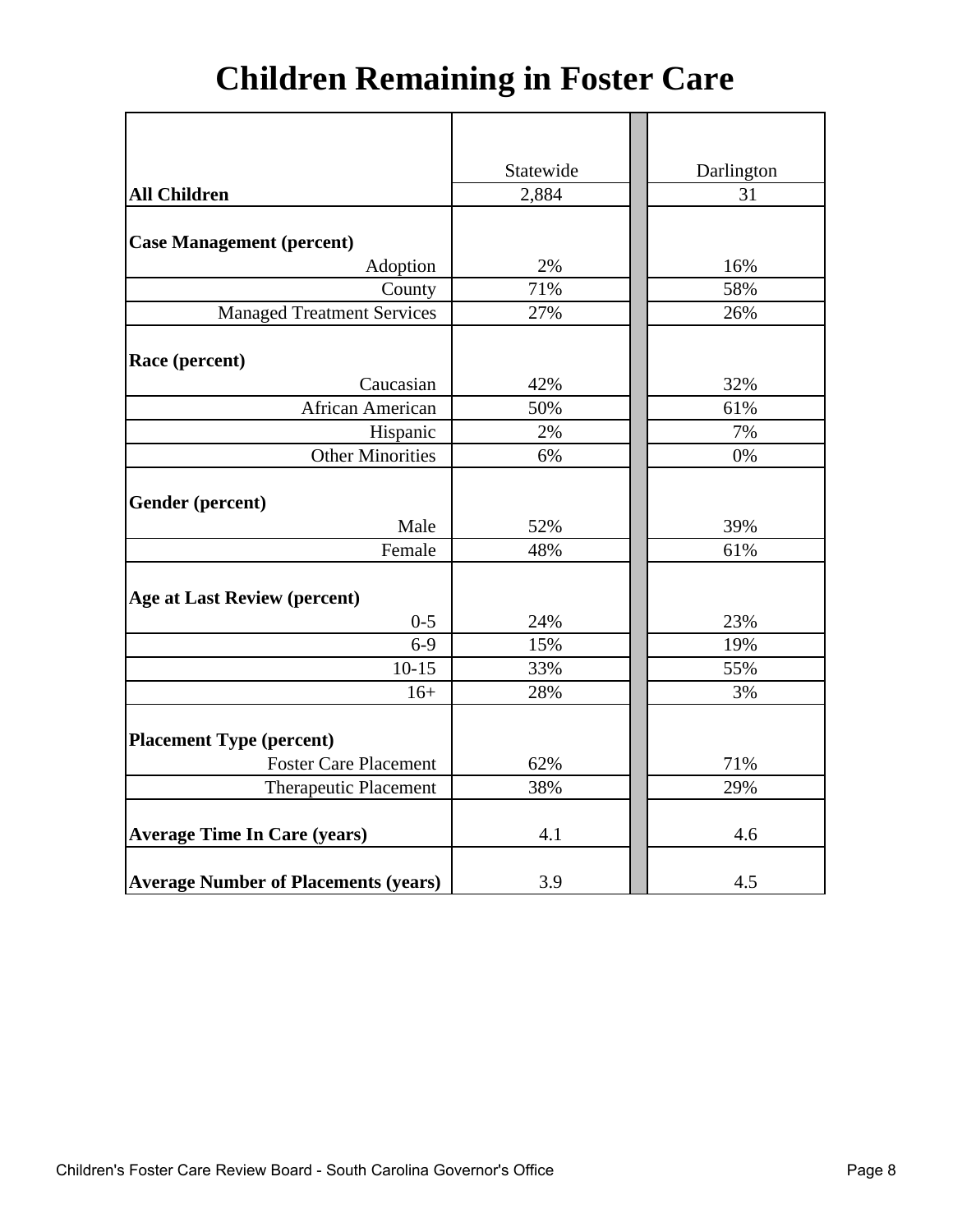## **Summary of Reviews**

|                         | <b>Reviews Conducted</b> |              | <b>Children Reviewed</b> |        | <b>Participation by Interested Parties</b> |                 |
|-------------------------|--------------------------|--------------|--------------------------|--------|--------------------------------------------|-----------------|
|                         | $\mathbf n$              | $\sqrt{0}$ * | $\mathbf n$              | $\% *$ | $\mathbf n$                                | $\frac{0}{6}$ * |
| <b>Statewide Totals</b> | 8,467                    | 100%         | 4,976                    | 100%   | 11,138                                     | 100%            |
| <b>By County</b>        |                          |              |                          |        |                                            |                 |
| Abbeville               | 37                       | 0.44%        | 24                       | 0.48%  | 45                                         | 0.40%           |
| Aiken                   | 205                      | 2.42%        | 138                      | 2.77%  | 254                                        | 2.28%           |
| Allendale               | 19                       | 0.22%        | 6                        | 0.12%  | 11                                         | 0.10%           |
| Anderson                | 569                      | 6.72%        | 336                      | 6.75%  | 710                                        | 6.37%           |
| Bamberg                 | 42                       | 0.50%        | 23                       | 0.46%  | 31                                         | 0.28%           |
| Barnwell                | 91                       | 1.07%        | $\overline{58}$          | 1.17%  | 112                                        | 1.01%           |
| <b>Beaufort</b>         | 110                      | 1.30%        | $\overline{67}$          | 1.35%  | 125                                        | 1.12%           |
| Berkeley                | 437                      | 5.16%        | 259                      | 5.20%  | 953                                        | 8.56%           |
| Calhoun                 | 29                       | 0.34%        | 12                       | 0.24%  | 20                                         | $0.18\%$        |
| Charleston              | 955                      | 11.28%       | 516                      | 10.37% | 1,149                                      | 10.32%          |
| Cherokee                | 137                      | 1.62%        | 76                       | 1.53%  | 205                                        | 1.84%           |
| Chester                 | 80                       | 0.94%        | 44                       | 0.88%  | 95                                         | 0.85%           |
| Chesterfield            | 72                       | 0.85%        | 46                       | 0.92%  | 101                                        | 0.91%           |
| Clarendon               | 101                      | 1.19%        | 68                       | 1.37%  | 147                                        | 1.32%           |
| Colleton                | 113                      | 1.33%        | 70                       | 1.41%  | 105                                        | 0.94%           |
| <b>Darlington</b>       | 137                      | 1.62%        | 78                       | 1.57%  | 133                                        | 1.19%           |
| Dillon                  | 111                      | 1.31%        | 67                       | 1.35%  | 99                                         | 0.89%           |
| Dorchester              | 138                      | 1.63%        | 71                       | 1.43%  | 260                                        | 2.33%           |
| Edgefield               | 33                       | 0.39%        | 20                       | 0.40%  | 13                                         | 0.12%           |
| Fairfield               | 23                       | 0.27%        | 14                       | 0.28%  | 19                                         | 0.17%           |
| Florence                | 153                      | 1.81%        | 93                       | 1.87%  | 172                                        | 1.54%           |
| Georgetown              | 86                       | 1.02%        | 41                       | 0.82%  | 160                                        | 1.44%           |
| Greenville              | 778                      | 9.19%        | 479                      | 9.63%  | 1,174                                      | 10.54%          |
| Greenwood               | 60                       | 0.71%        | 36                       | 0.72%  | 80                                         | 0.72%           |
| Hampton                 | 21                       | 0.25%        | 11                       | 0.22%  | 3                                          | 0.03%           |
| Horry                   | 402                      | 4.75%        | 242                      | 4.86%  | 511                                        | 4.59%           |
| Jasper                  | 33                       | 0.39%        | 17                       | 0.34%  | 20                                         | 0.18%           |
| Kershaw                 | 106                      | 1.25%        | 47                       | 0.94%  | 128                                        | 1.15%           |
| Lancaster               | 127                      | 1.50%        | 71                       | 1.43%  | 112                                        | 1.01%           |
| Laurens                 | 123                      | 1.45%        | 67                       | 1.35%  | 165                                        | 1.48%           |
| Lee                     | 58                       | 0.69%        | 34                       | 0.68%  | 33                                         | $0.30\%$        |
| Lexington               | 308                      | 3.64%        | 172                      | 3.46%  | 413                                        | 3.71%           |
| Marion                  | 166                      | 1.96%        | 105                      | 2.11%  | 243                                        | 2.18%           |
| Marlboro                | 69                       | 0.81%        | 52                       | 1.05%  | 61                                         | 0.55%           |
| McCormick               | 14                       | 0.17%        | 9                        | 0.18%  | 10                                         | 0.09%           |
| Newberry                | 58                       | 0.69%        | 30                       | 0.60%  | 84                                         | 0.75%           |
| Oconee                  | 240                      | 2.83%        | 145                      | 2.91%  | 441                                        | 3.96%           |
| Orangeburg              | 161                      | 1.90%        | 94                       | 1.89%  | 215                                        | 1.93%           |
| Pickens                 | 209                      | 2.47%        | 101                      | 2.03%  | 293                                        | 2.63%           |
| Richland                | 649                      | 7.67%        | 402                      | 8.08%  | 687                                        | 6.17%           |
| Saluda                  | 15                       | 0.18%        | 10                       | 0.20%  | 21                                         | 0.19%           |
| Spartanburg             | 542                      | 6.40%        | 335                      | 6.73%  | 549                                        | 4.93%           |
| Sumter                  | 205                      | 2.42%        | 124                      | 2.49%  | 217                                        | 1.95%           |
| Union                   | 26                       | 0.31%        | 14                       | 0.28%  | 28                                         | 0.25%           |
| Williamsburg            | 87                       | 1.03%        | 52                       | 1.05%  | 84                                         | 0.75%           |
| York                    | 332                      | 3.92%        | 200                      | 4.02%  | 647                                        | 5.81%           |

**\* Percent of Statewide Total**